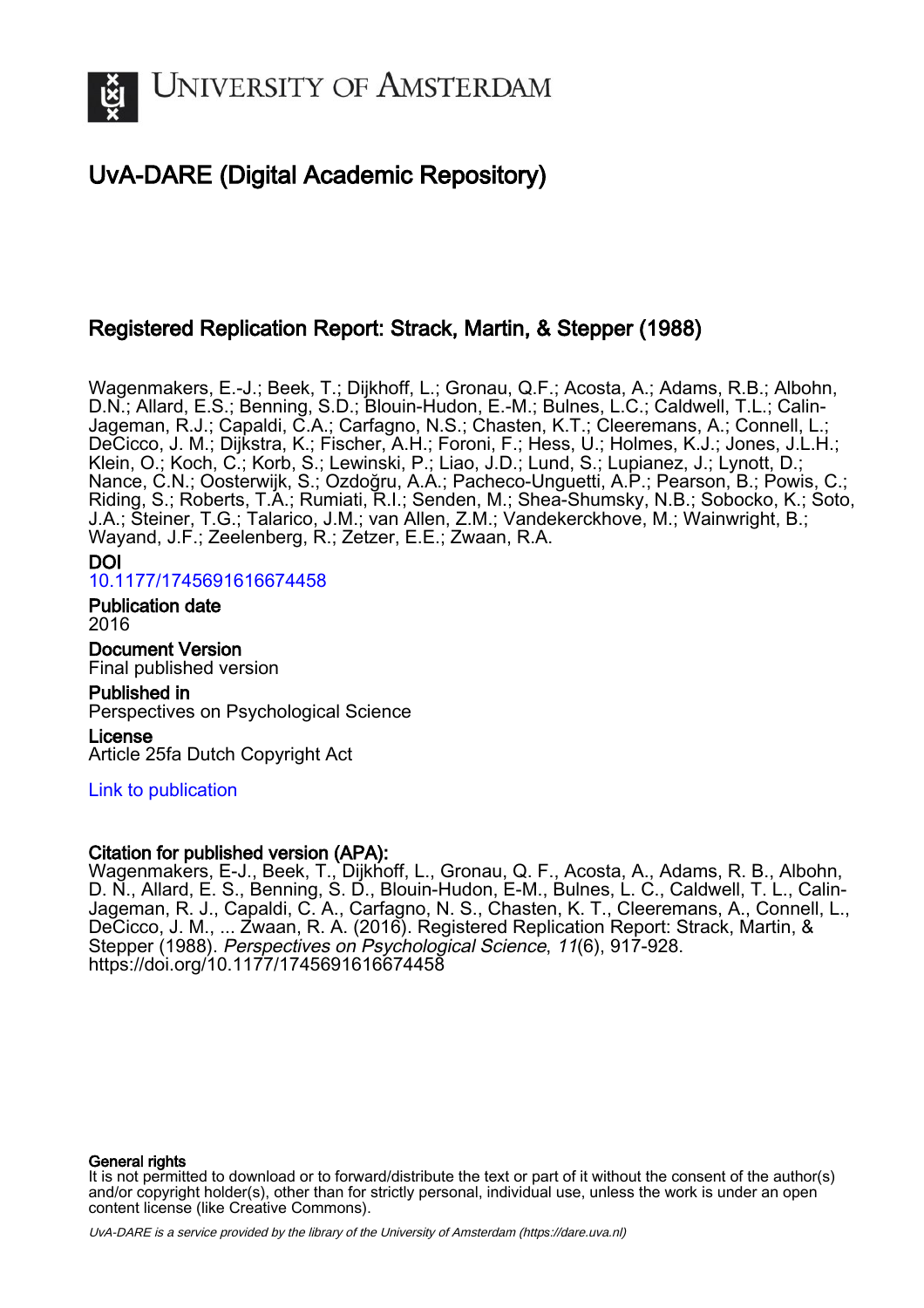

# Registered Replication Report: Strack, Martin, & Stepper (1988)

E.-J. Wagenmakers\*, T. Beek\*, L. Dijkhoff \*, Q. F. Gronau,\* A. Acosta, R. B. Adams, Jr., D. N. Albohn, E. S. Allard, S. D. Benning, E.-M. Blouin-Hudon, L. C. Bulnes, T. L. Caldwell, R. J. Calin-Jageman, C. A. Capaldi, N. S. Carfagno, K. T. Chasten, A. Cleeremans, L. Connell, J. M. DeCicco, K. Dijkstra, A. H. Fischer, F. Foroni, U. Hess, K. J. Holmes, J. L. H. Jones, O. Klein, C. Koch, S. Korb, P. Lewinski, J. D. Liao, S. Lund, J. Lupianez, D. Lynott, C. N. Nance, S. Oosterwijk, A. A. Ozdogru, A. P. Pacheco-Unguetti, B. Pearson, C. Powis, S. Riding, T.-A. Roberts, R. I. Rumiati, M. Senden, N. B. Shea-Shumsky, K. Sobocko, J. A. Soto, T. G. Steiner, J. M. Talarico, Z. M. van Allen, M. Vandekerckhove, B. Wainwright, J. F. Wayand, R. Zeelenberg, E. E. Zetzer, and R. A. Zwaan

\*Proposing authors

Protocol vetted by: Ursula Hess

**Protocol edited by: Daniel J. Simons** 

Multilab direct replication of: Study 1 from Strack, F., Martin, L. L., & Stepper, S. (1988). Inhibiting and facilitating conditions of the human smile: A nonobtrusive test of the facial feedback hypothesis. *Journal of Personality and Social Psychology*, *54*, 768-777.

Data and registered protocols: https://osf.io/pkd65/

Citation: Wagenmakers, E.-J., Beek, T., Dijkhoff, L., Gronau, Q. F., Acosta, A., Adams, R. B., Jr., . . . Zwaan, R. A. (2016). Registered Replication Report: Strack, Martin, & Stepper (1988). *Perspectives on Psychological Science*, *11*, 917–928.

### Abstract

According to the *facial feedback hypothesis*, people's affective responses can be influenced by their own facial expression (e.g., smiling, pouting), even when their expression did not result from their emotional experiences. For example, Strack, Martin, and Stepper (1988) instructed participants to rate the funniness of cartoons using a pen that they held in their mouth. In line with the facial feedback hypothesis, when participants held the pen with their teeth (inducing a "smile"), they rated the cartoons as funnier than when they held the pen with their lips (inducing a "pout"). This seminal study of the facial feedback hypothesis has not been replicated directly. This Registered Replication Report describes the results of 17 independent direct replications of Study 1 from Strack et al. (1988), all of which followed the same vetted protocol. A meta-analysis of these studies examined the difference in funniness ratings between the "smile" and "pout" conditions. The original Strack et al. (1988) study reported a rating difference of 0.82 units on a 10-point Likert scale. Our meta-analysis revealed a rating difference of 0.03 units with a 95% confidence interval ranging from −0.11 to 0.16.

#### Keywords

facial feedback hypothesis, replication, many-labs, preregistration

Could smiling make us happier? Does frowning make us sad? In their seminal article, Strack, Martin, and Stepper (1988; henceforth SMS) tested this *facial feedback hypothesis*: Are our affective responses guided, in part, by our own facial expressions? In two studies, they induced different groups of participants to produce a facial expression (i.e., smiling or pouting) usually associated with a particular emotional state (i.e., happiness or discontent). They then measured whether

that induced facial expression changed judgments in ways consistent with the associated emotional states.

Corresponding Author:

E.-J. Wagenmakers, Department of Psychological Methods, Room G 0.29, University of Amsterdam, Nieuwe Achtergracht 129B, 1018 VZ Amsterdam, The Netherlands E-mail: EJ.Wagenmakers@gmail.com

Perspectives on Psychological Science 2016, Vol. 11(6) 917–928 © The Author(s) 2016 Reprints and permissions: [sagepub.com/journalsPermissions.nav](http://sagepub.com/journalsPermissions.nav) DOI: [10.1177/1745691616674458](http://doi.org/10.1177/1745691616674458) [pps.sagepub.com](http://pps.sagepub.com)

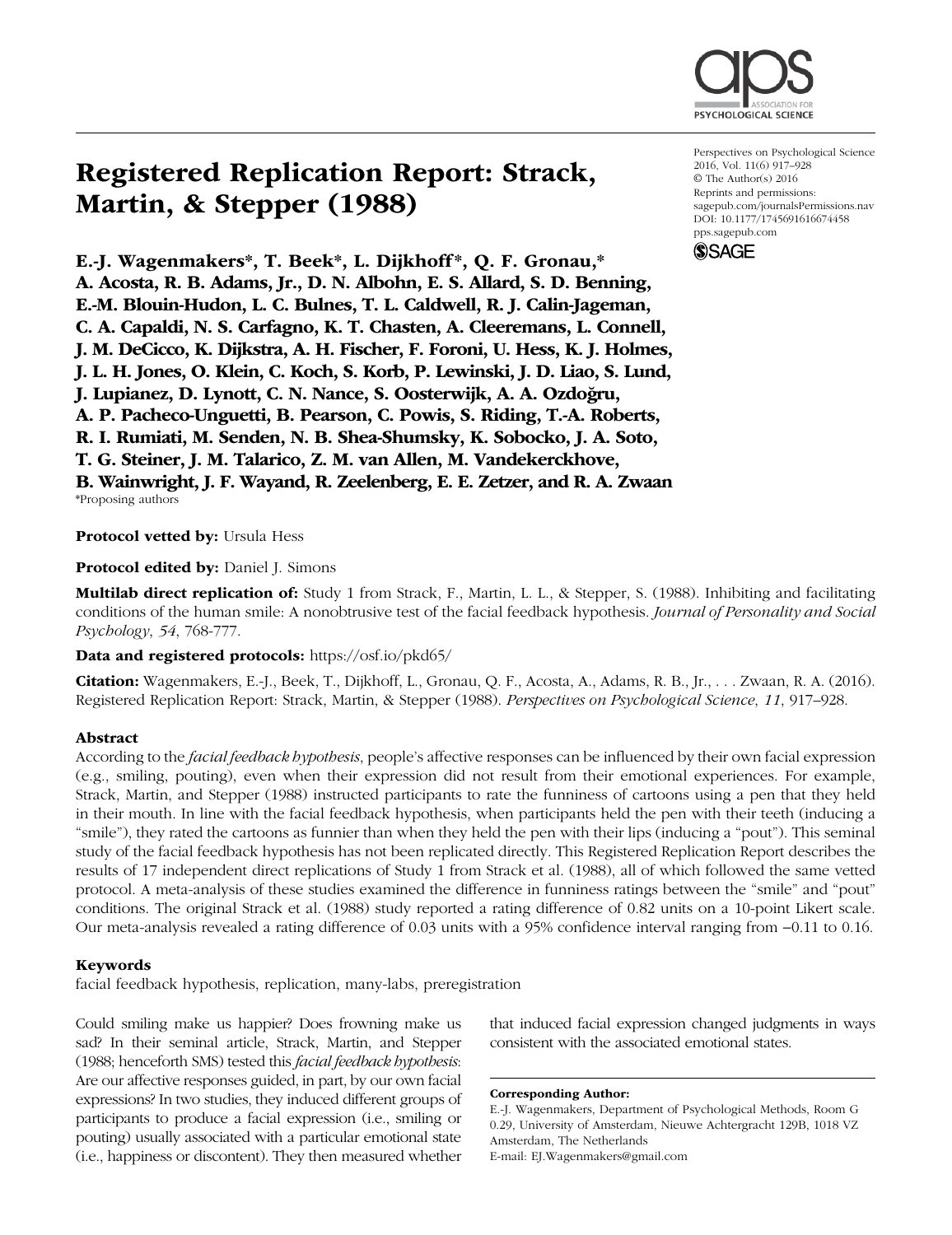

Fig. 1. Illustration of the two ways in which participants were instructed to position the pen for rating the funniness of cartoons. Left panel: the pen is held with the teeth, inducing a facial expression similar to smiling. Right panel: the pen is held with the lips, inducing a facial expression similar to pouting. Figure available at http://tinyurl.com/zm7p9l7 under CC license https:// creativecommons.org/licenses/by/2.0/.

Specifically, Strack and colleagues had participants rate the funniness of cartoons using a pen that they held in their mouth, purportedly to investigate "people's ability to perform different tasks with parts of their body not normally used for those tasks, as injured or handicapped persons often have to do. Participants were then asked to perform a variety of tasks by holding a pen with their lips only, with their teeth only, or with their nondominant hand" (Strack et al., 1988, p. 770). As depicted in Figure 1, holding the pen with one's teeth induces a smile and holding it with one's lips induces a pout. In SMS Study 1, participants rated the cartoons as funnier in the teeth condition (5.14) than in the lips condition (4.32) on a 10-point Likert scale ranging from 0 (*not at all funny*) to 9 (*very funny*). These results were taken to support the facial feedback hypothesis.

SMS has been cited 1,370 times (according to Google Scholar as of May 26, 2016) and is commonly discussed in introductory psychology courses and textbooks. Moreover, the facial feedback hypothesis is supported by a number of related studies (e.g., Kraft & Pressman, 2012; Larsen, Kasimatis, & Frey, 1992; Soussignan, 2002). However, this seminal experiment has not been replicated directly using the same design and the same dependent variable. The enduring impact of SMS and the lack of direct replications together motivated this Registered Replication Report (RRR), in which 17 laboratories each conducted a direct replication study of Study 1 from SMS using a vetted protocol. By combining the results of these direct replications meta-analytically, we can provide a more precise estimate of the size of this important effect.

The RRR format provides an unbiased, objective, and transparent way to measure the reliability and size of an effect. Preregistration ensures the validity of statistical hypothesis tests (e.g., Chambers, 2013; De Groot, 1956/2014; Goldacre, 2009; Peirce, 1883; Wagenmakers, Wetzels, Borsboom, van der Maas, & Kievit, 2012). By including the results of all studies regardless of their outcome, the RRR format eliminates publication bias. By compiling the results of many labs, the RRR process allows a measure of the reliability and consistency of the effect across different contexts and cultures. Moreover, the combined results from many labs provide a large sample that allows for an unprecedented degree of precision in estimating the effect. Finally, by seeking expert evaluation of the protocol prior to data collection, the RRR approach ensures that the studies are conducted accurately. During the protocol development phase, the editor solicited the input of the original author; Fritz Strack provided the original materials as well as valuable feedback and constructive suggestions during the early stages of protocol development by the lead lab. Although he declined to review the final protocol, he graciously suggested several expert reviewers who could review it in his place, and Ursula Hess provided meticulous and insightful feedback throughout the protocol vetting process.

The procedure followed in this RRR was specific, unbiased, and transparent. We created a detailed replication protocol—complete with instructional videos and experimental materials—describing exactly how participating laboratories should conduct the experiment. We designed a detailed analysis protocol and R scripts before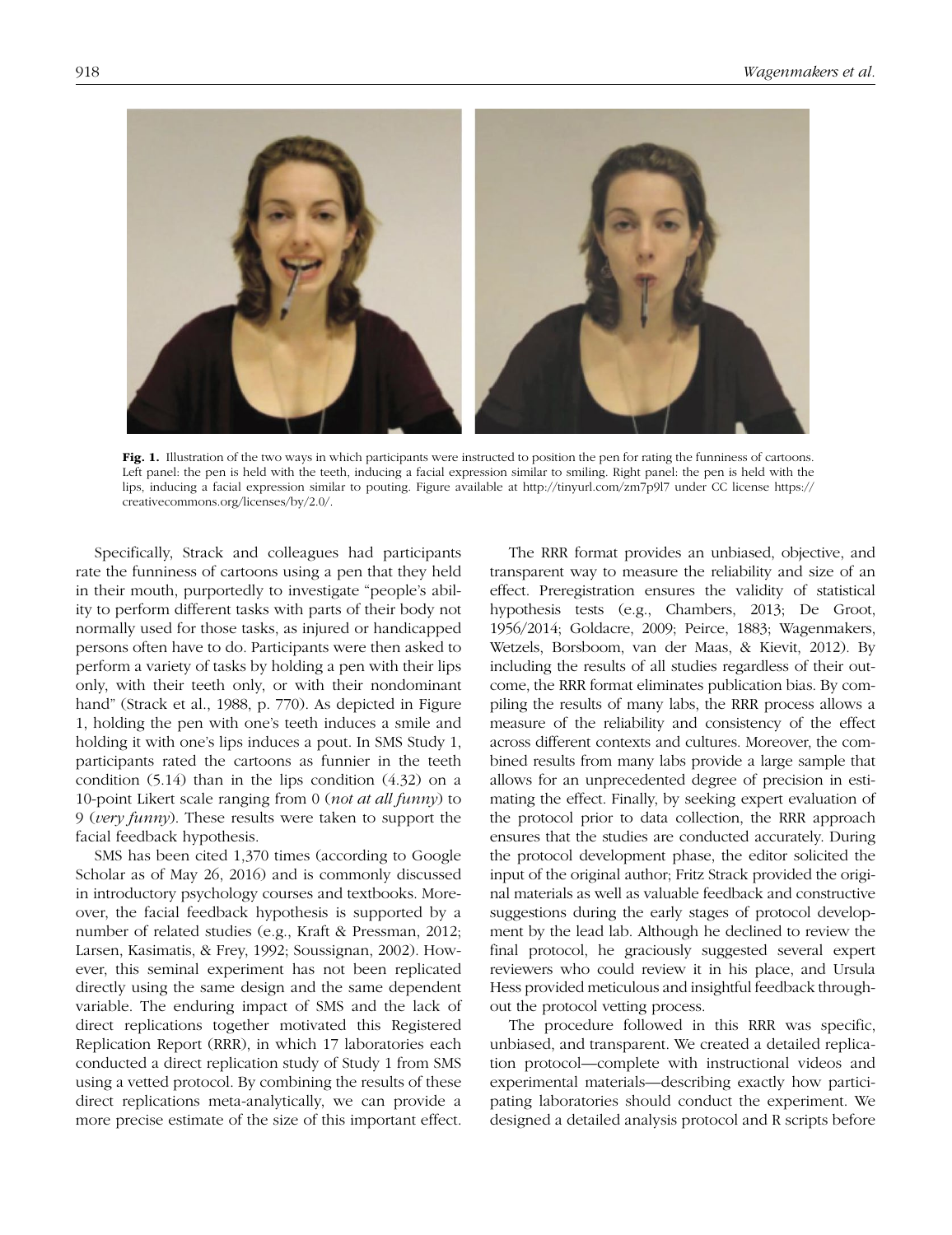viewing the data. Finally, the Introduction and Method sections of this article were written prior to analyzing the data. All of the materials, the protocol, and the analysis scripts are publicly available on the Open Science Framework (OSF).

The experiment itself deviated from the original SMS study in four notable ways. First, we selected and normed a new set of cartoons to ensure that those used in the study would be moderately funny, thereby avoiding ceiling or floor effects. Twenty-one cartoons from Gary Larson's *The Far Side* were rated by 120 psychology students at the University of Amsterdam on a scale from 0 (*not at all funny*) to 9 (*very funny*). We selected four cartoons that were judged to be "moderately funny." Ratings for the complete set of cartoons are available on the OSF. Note that the original SMS Study 1 also featured cartoons from *The Far Side*.

Second, we minimized the interaction between experimenter and participants in order to eliminate experimenterexpectancy effects (Barber, 1976). Instructions were provided by a video displayed on the computer monitor.

Third, a video camera recorded participants while they performed the task, and these recordings were reviewed to ensure that participants held the pen as instructed.

Fourth, for the ratings, we used the phrasing from SMS Study 2 rather than Study 1. In SMS Study 1, participants rated each cartoon on a 10-point scale ranging from 0 (*not at all funny*) to 9 (*very funny*). However, in SMS Study 2, the predicted effect held only for the emotional component of the humor response. We decided to maximize the probability of observing a facial feedback effect by targeting this emotional component. Consequently, we used the SMS Study 2 phrasing: "What feeling was elicited in you by looking at the cartoons?" As in SMS Study 2, the 10-point response scale ranged from 0 (*I felt not at all amused*) to 9 (*I felt very much amused*).

Finally, we omitted the neutral "nondominant hand condition" from the design (as was done for Study 2 in SMS) in order to focus all statistical power on the comparison between the smile condition and the pout condition. Omitting this between-participants condition does not affect the primary prediction of the facial feedback hypothesis: People in the smile condition should be more amused by the cartoons than people in the pout condition.

### Method

The OSF page for this project contains all of the materials, protocols, and specifications for the study. We summarize the implementation below.

## *Design*

The design has two between-subject conditions. In one condition, participants were instructed to hold the pen with their teeth; in the other, participants were instructed to hold the pen with their lips (see Fig. 1 and https://osf.io/pkd65/). Participants were tested individually or in up to four separate cubicles (from which they could not see or hear each other). Participants were assigned to conditions in alternating order. Given the prominence of the SMS study, we were careful to recruit participants who were relatively unlikely to be familiar with the facial feedback hypothesis (as outlined below, participants who guessed the goal of the study were excluded from the analysis). Participants were compensated with course credit or a small monetary reward.

### *Sample size*

Participating laboratories committed to testing a minimum of 50 participants in each condition (after replacing participants who met the exclusion criteria outlined below). Each laboratory specified their recruiting methods, target sample sizes, and stopping rules in advance of data collection on their OSF project page (links for each lab's OSF page are provided in the appendix).

### *Materials*

Participating laboratories were required to have access to (a) an individual testing station such as a cubicle; (b) a computer for presenting instruction videos; (c) printed information brochures describing the cover story; (d) a task booklet used to conduct the experiment (see below); (e) practice task sheets; (f) suitable pens such as the Stabilo Pen68 or the Sharpie; (g) boxes of paper tissues for the participant to remove excess saliva; (h) alcohol swabs for participants to clean the pen before use, should they wish to do so; and (i) a video camera recording system to verify that participants held the pen correctly throughout the study. Most written materials were made available on the OSF site in both English and Dutch. Laboratories that conducted the study in languages other than English or Dutch first translated the materials to their language and then had a separate bilingual speaker independently translate them back to the original language to ensure the accuracy of the translations. Those labs posted the translated and back-translated materials on their OSF pages (listed in the Appendix). The three panels from Figure 2 show the setup used in the laboratory at the University of Amsterdam.

### *Procedure*

A video of the complete 24-step procedure is available on the OSF site (https://osf.io/spf95/). Participants were given a new pen and shown to their cubicle. After reading the information brochure and completing the informed consent procedure, participants received task instructions presented as a video on a computer screen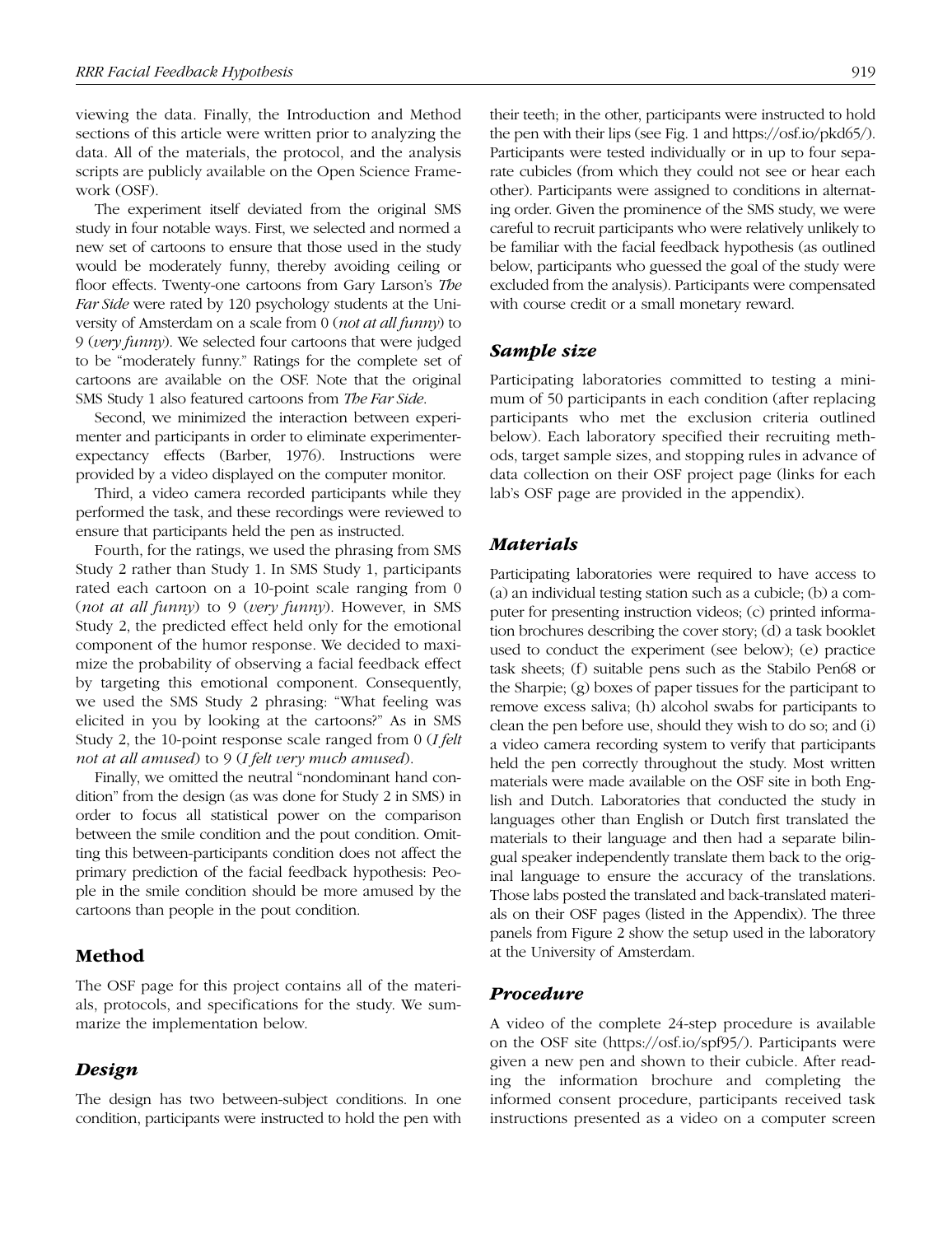

Fig. 2. Setup of the facial feedback replication experiment at the University of Amsterdam. Left panel: state of the individual booth at the start of the experiment. Right top panel: Instructions are displayed on the computer monitor; alcohol swabs and tissues are provided. Right bottom panel: setup during the critical experimental stage, where the task booklet presents cartoons to be rated for funniness. Figure available at http://tinyurl.com/h9e86pu under CC license https://creativecommons.org/licenses/by/2.0/.

(without the experimenter present). Next, participants were given the task booklet. Before beginning the main tasks in the booklet, participants practiced the correct way to hold the pen, under direct supervision of the experimenter. As soon as participants successfully completed the practice task (i.e., drawing a straight line between two points), the experimenter started the camera recording and left the cubicle.

Participants worked through the tasks in the task booklet while holding the pen in their mouth. The first task was to draw lines between a series of successive numbers and the second task was to underline vowels. The third and crucial task was to rate how amused they were by four cartoons. For each cartoon, participants answered the question "What feeling was elicited in you by looking at the cartoon?" by using a 10-point Likert scale ranging from 0 (*I felt not at all amused*) to 9 (*I felt very much amused*).

After these tasks, participants removed the pen from their mouths and completed an exit questionnaire that asked three questions: (a) "How successful were you in holding the pen in the correct position during the entire experimental session?" (the answer was indicated on a 10-point Likert scale, as in SMS Study 2); (b) "Did you understand the cartoons?" (yes/no); and (c) "What do you think the purpose of this experiment is?" (open-ended).

Finally, participants provided their age, gender (male/ female), status as a student (yes/no), and occupation or field of study.

# *Exclusion criteria*

Exclusion criteria were deliberately strict. Data were excluded from participants whose average cartoon rating exceeded 2.5 standard deviations from the group mean in their condition. Data were excluded if, based on the exit questionnaire, participants correctly guessed the goal of the study (i.e., the position of the pen influences the funniness ratings for the cartoons). Data were also excluded if a participant answered "No" to the question "Did you understand the cartoons?". Finally, data were excluded from participants who held the pen incorrectly for two or more of the cartoons (based on the video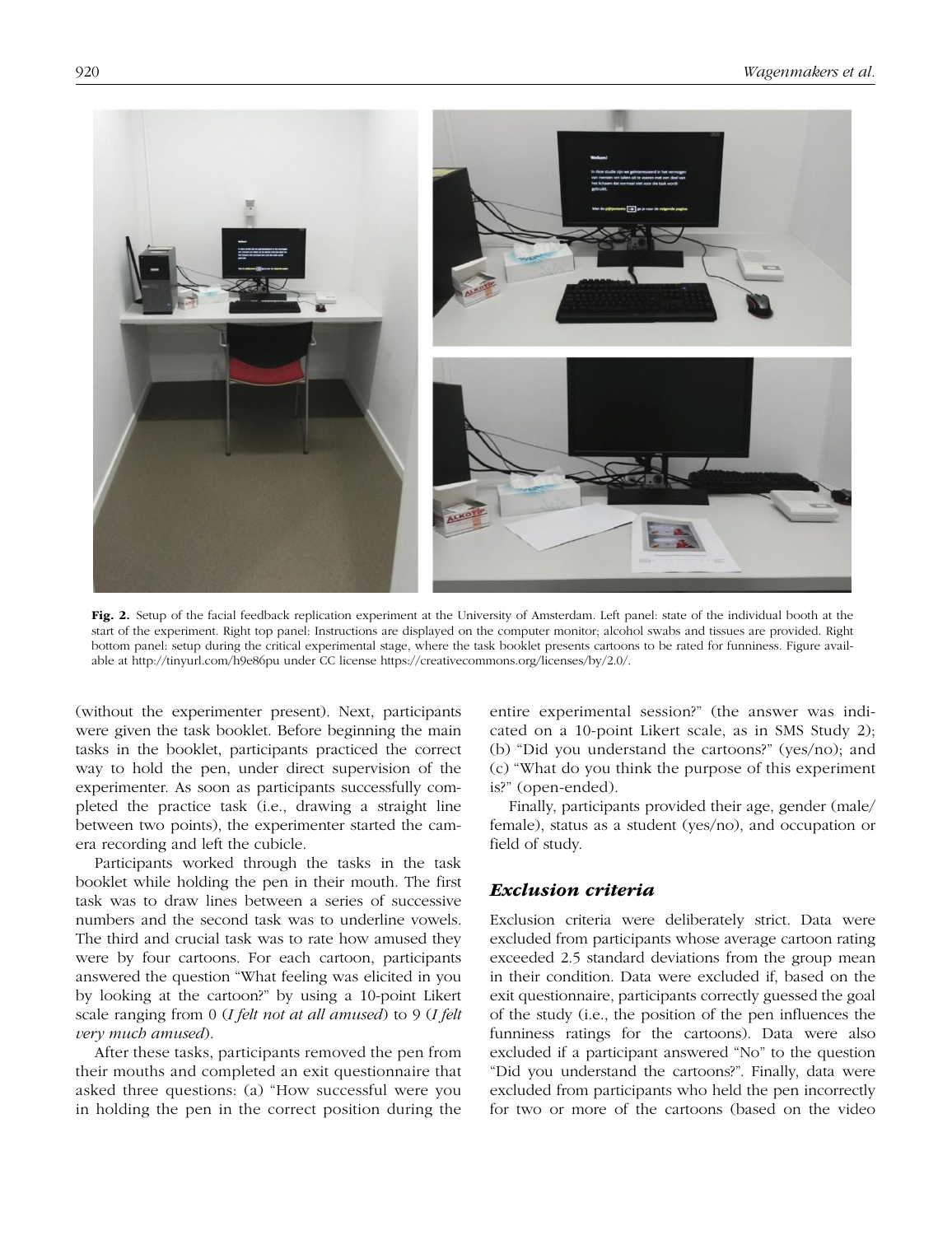recordings). If participants held the pen incorrectly for just one cartoon, data from that cartoon rating were excluded from analyses.

### *Preregistered analysis plan*

We preregistered our intended analyses and tested them on simulated studies (based on the original SMS results) before inspecting the data. The detailed preregistered analysis plan and associated R code are available on the OSF project webpage at https://osf.io/h2f98/. The primary analysis focuses on the meta-analytic estimate of the raw difference between conditions across labs. For completeness, the materials on the OSF page include the same analysis for standardized effect sizes.

In addition to this primary analysis, we report two Bayes factor analyses for each study. The first compares the predictive adequacy of the null hypothesis  $H_0$  and an alternative that the effect size is positive (i.e., the cartoons are expected to be rated as more amusing in the smile condition than in the pout condition). The specified alternative hypothesis assumes that the true effect is most likely to be small, although higher effect sizes are not excluded from consideration (defined statistically, under  $H_1$  the prior distribution on effect size is a folded Cauchy with a default scale parameter of  $r = 0.707$ ; e.g., Ly, Verhagen, & Wagenmakers, in press; Morey & Rouder, 2015).

The second Bayes factor analysis compares the belief of a skeptic (i.e., the null hypothesis  $H_0$ ) to the idealized belief of a rational proponent (i.e., the proponent's

hypothesis H<sub>r</sub>; Verhagen & Wagenmakers, 2014). The rational proponent assumes that the null hypothesis is false and bases all knowledge on the posterior distribution obtained from the original SMS experiment. The resulting Bayes factor contrasts the predictive adequacy of  $H_0$  to an alternative hypothesis with a prior distribution on effect size that equals the posterior distribution from the SMS experiment.

Both Bayes factors provide a graded scale that quantifies the support that the data provide for and against the absence of an effect. The difference is that the first analysis specifies the alternative hypothesis by default, and the second analysis specifies it by using the information from the original SMS experiment.

## Results: Confirmatory Analyses

Data analysis was carried out in accordance with the preregistered analysis plan outlined above and available at https://osf.io/h2f98/.

### *Descriptives*

Descriptive statistics for each contributed replication are provided in Table 1.

In addition, the left panel of Figure 3 shows the observed rating difference between the means in the smile and the pout condition for each of the replication studies as a pirate plot (http://www.r-bloggers.com/ the-pirate-plot-2-0-the-rdi-plotting-choice-of-r-pirates/).

Replication lab Country of participants Test language Total tested Total included Smile condition Pout condition *M* (*SD*) *M* (*SD*) Albohn U.S. English 163 139 4.20 (1.30) 4.06 (1.84) Allard U.S. English 167 125 5.05 (1.56) 4.89 (1.76) Benning U.S. English  $143$  115  $4.69$  (1.34)  $4.70$  (1.43) Bulnes Belgium Dutch 132 101 4.61 (1.52) 4.49 (1.29) Capaldi Canada English 150 117 4.91 (1.54) 5.02 (1.64) Chasten U.S. English 108 94 5.01 (1.54) 5.06 (1.41) Holmes U.S. English 187 99 4.91 (1.49) 4.71 (1.31) Koch U.S. English 116 100 4.93 (1.32) 5.12 (1.43) Korb Italy Italian 116 101 4.14 (1.72) 4.12 (1.71) Lynott United Kingdom English 158 126 4.54 (1.42) 4.18 (1.73) Oosterwijk The Netherlands Dutch 150 110 4.63 (1.48) 4.87 (1.32) Özdoğru Turkey Turkish 157 87 3.77 (1.95) 4.34 (1.94) Pacheco-Unguetti Spain Spanish 150 120 3.78 (1.65) 3.91 (1.84) Talarico U.S. English 160 112 4.36 (1.30) 4.34 (1.60) Wagenmakers The Netherlands Dutch  $181$  130  $4.94$  (1.14)  $4.79$  (1.30) Wayand U.S. English 150 110 4.75 (1.39) 4.95 (1.49) Zeelenberg The Netherlands Dutch 145 108 4.93 (1.40) 4.58 (1.41)

Table 1. Descriptive Results and General Information for Each of the 17 Participating Labs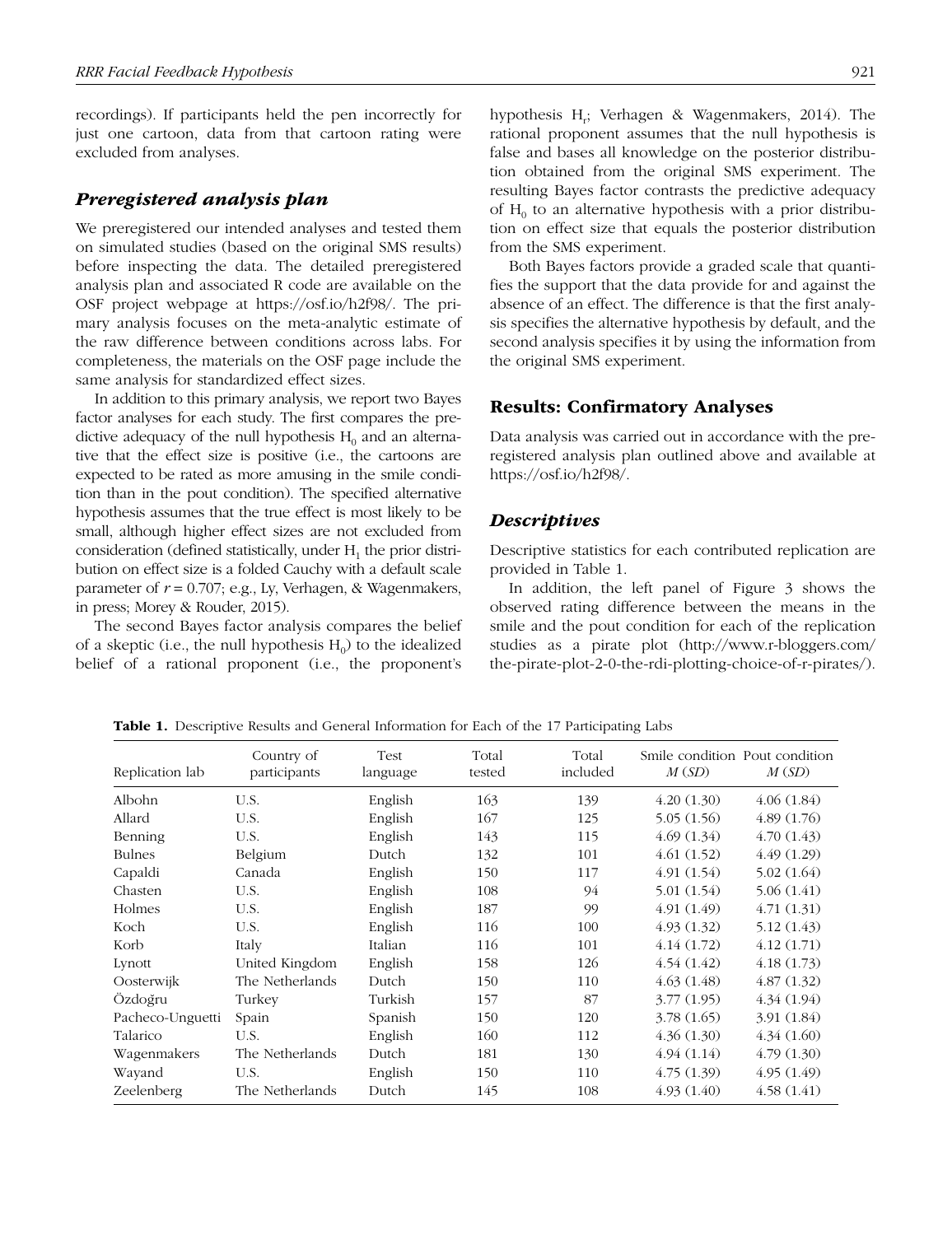

Fig. 3. Descriptive results. In the left panel, a pirate plot shows the rating difference between the smile and the pout condition for each separate study; the facial feedback hypothesis predicts the differences to be higher than zero. In the right panel, the rating for the pout condition is plotted against that of the smile condition; the facial feedback hypothesis predicts the values to lie above the main diagonal. Note that in Study 1 by SMS, the mean difference was 0.82. Figure available at http://tinyurl.com/zbh3z9v under CC license https://creativecommons.org/licenses/by/2.0/.

The right panel of Figure 3 shows a scatterplot of the mean ratings in the pout condition versus those in the smile condition. The main diagonal indicates exact equivalence between the two conditions, and points above the diagonal indicate support in favor of the facial feedback hypothesis. As can be seen from Figure 3, 9 out of 17 outcomes (53%) were consistent with the facial feedback hypothesis. In the original SMS experiments, the mean Likert scores were higher in the smile condition than they were in the pout condition: The difference was 0.82 in SMS Study 1 and 1.03 in SMS Study 2. In this replication study, 0 out of 17 outcomes (0%) showed a difference in mean Likert scores (smile minus pout) that was at least as high as 0.82.

# *Primary result: Random-effects meta-analysis*

Our primary analysis of interest takes the form of a forest plot of the raw effect sizes across labs and a metaanalytic effect size estimate. The forest plot is shown in Figure 4. For ease of comparison, Figure 4 also displays the results from SMS Study 1 (effect size of 0.82), but the original result does not contribute to the meta-analytic estimate for the RRR.

Figure 4 shows that the point-estimate for the metaanalytic effect, 0.03, was smaller than that of SMS Study 1. The 95% meta-analytic confidence interval ranges from −0.11 to 0.16, overlapping with zero.

In 17 out of 17 replication attempts, the 95% confidence interval was narrower than the one estimated for Study 1 from SMS. In 2 out of 17 replication attempts, the 95% confidence interval overlapped the mean effect size from SMS Study 1 (0.82); of the 15 out of 17 intervals that did not overlap the original effect size, 15 were smaller than the one reported in SMS Study 1. Finally, 0 out of 17 intervals were qualitatively consistent with the facial feedback hypothesis in that they were strictly positive.

# *Secondary result: Bayesian analyses for individual studies*

In addition to the classical random-effects meta-analysis, we now report two Bayesian analyses that are applied to each replication attempt in isolation. References and statistical details are available in the OSF preregistered analysis plan. The results of both analyses are summarized in Table 2.

# *Analysis 1: One-sided default Bayes factor hypothesis tests*

The one-sided default Bayes factor hypothesis test quantifies the relative predictive adequacy of two competing hypotheses: the null hypothesis  $H_0$ , which states that the effect is absent, versus an order-constrained alternative hypothesis  $H_1$ , which assigns effect size a positive-only prior distribution (i.e., a Cauchy distribution folded on zero with scale  $r = 0.707$ ). The second column presents the results.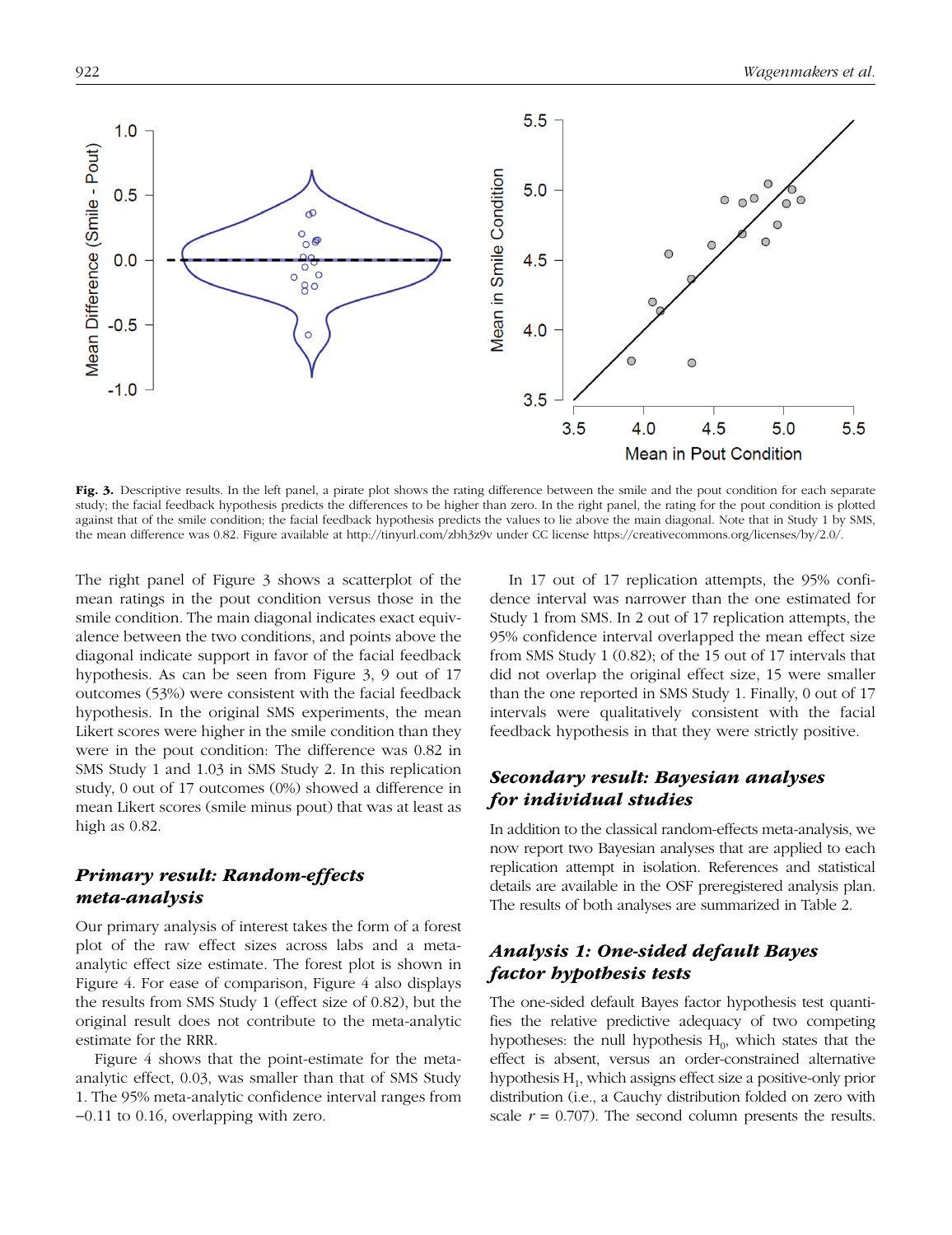

Fig. 4. Forest plot of a random-effects meta-analysis of 17 replications of SMS. The plot is based on raw effect sizes (i.e., mean rating differences between the smile and the pout condition). The result of Study 1 by SMS is included on top. The confidence interval for the SMS study was obtained from the summary statistics under the assumption of homogeneous variance and homogeneous sample size across the experimental conditions. A forest plot based on standardized effect sizes is available on the project OSF page. Figure available at http://tinyurl.com/jluyjwh under CC license https://creativecommons.org/licenses/by/2.0/.

Out of a total of 17 Bayes factors, 0 provide support against the null hypothesis, and 0 do this in a nonanecdotal manner  $(i.e., BF_{10} > 3)$ . In contrast, 17 Bayes factors provide evidence in favor of the null hypothesis, and 13 do this in a nonanecdotal manner (i.e.,  $BF_{10}$  < 1/3). Note that these Bayes factors may not be multiplied across studies, as they are not independent (i.e., they all provide information about a similar underlying effect size).

# *Analysis 2: Replication Bayes factor tests*

The replication Bayes factor hypothesis test quantifies the relative predictive adequacy of two competing hypotheses: the skeptics' null hypothesis  $H_0$ , which states that the effect is absent, versus the proponents' alternative hypothesis H<sub>r</sub>, which assigns effect size a prior distribution that equals the posterior distribution obtained from the original SMS Study 1.

The third column presents the results. Out of a total of 17 replication Bayes factors, 1 provides support against the skeptics' null hypothesis, and 0 do this in a nonanecdotal manner (i.e.,  $BF_{r0} > 3$ ). In contrast, 16 replication Bayes factors provide evidence in favor of the null hypothesis, and 12 do this in a nonanecdotal manner  $(i.e., BF_{r0} < 1/3)$ . As before, these Bayes factors are not independent and hence may not be multiplied.

## Results: Exploratory Analyses

What people find amusing could differ across languages and cultures. If so, some studies might show a reduced difference between the smile and pout conditions due to floor or ceiling effects in the ratings provided by participants. To explore the possible contribution of such effects, Figure 5 shows—separately for each study—the average rating against the raw effect size (i.e., the average difference between the ratings in the two conditions). If the obtained results were sensitive to floor and ceiling effects, Figure 5 should show the largest effect size for intermediate ratings, with reduced effects for labs with low (floor effect) or high (ceiling effect) average ratings.

As can be seen from Figure 5, the average ratings are relatively homogeneous across the 17 labs. No effects of floor or ceiling effects are apparent, and hence we decided to forego additional exploratory meta-analyses in which "average rating" is added as a covariate (i.e., meta-regression; Knapp & Hartung, 2003; Thompson &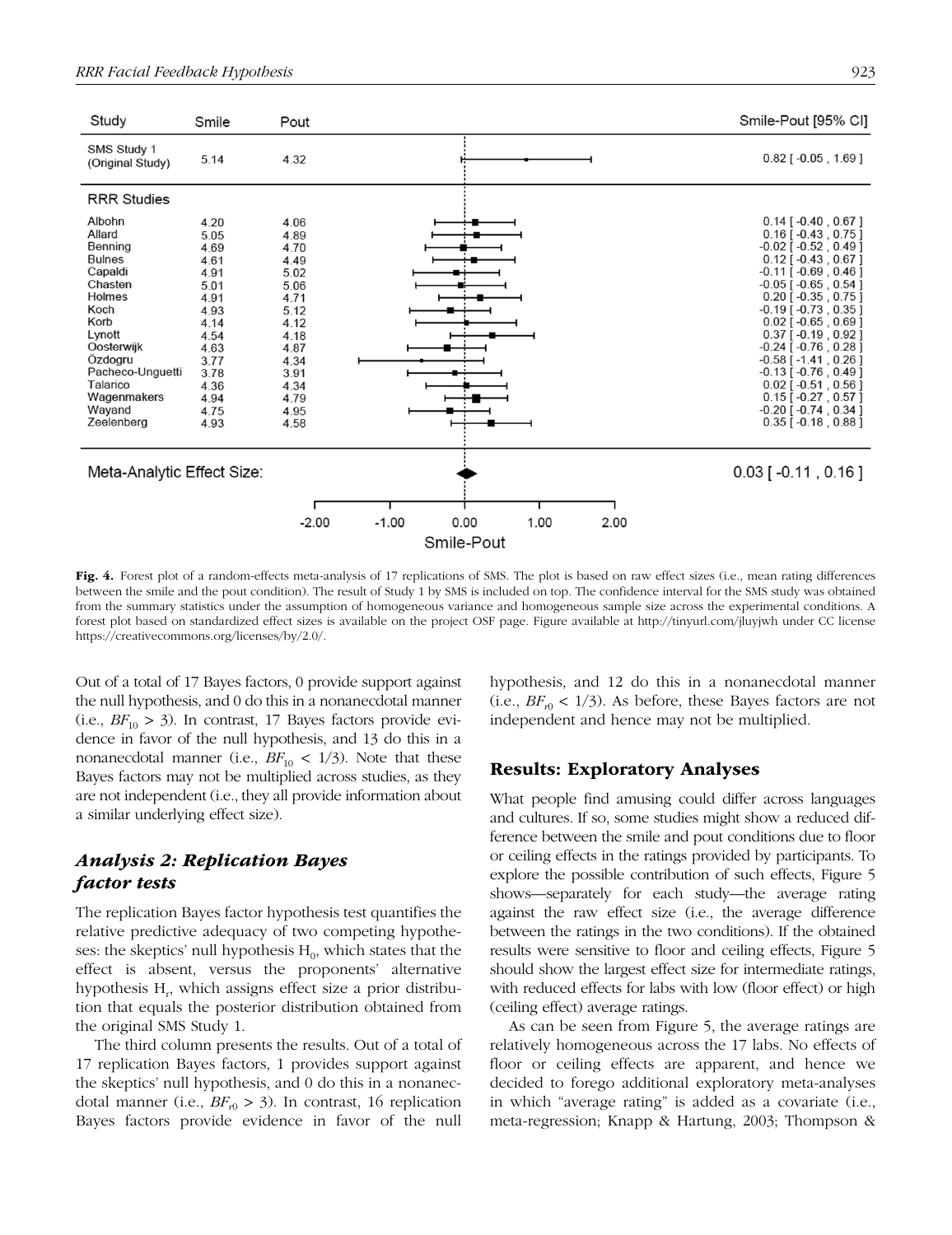Table 2. Bayes Factors for Each of the 17 Replication Studies

| Replication lab  | Default $BF_{10}$ | Replication $BF_{i0}$ |
|------------------|-------------------|-----------------------|
| Albohn           | 0.281             | 0.297                 |
| Allard           | 0.300             | 0.329                 |
| Benning          | 0.189             | 0.190                 |
| <b>Bulnes</b>    | 0.300             | 0.343                 |
| Capaldi          | 0.150             | 0.149                 |
| Chasten          | 0.191             | 0.199                 |
| Holmes           | 0.401             | 0.499                 |
| Koch             | 0.134             | 0.139                 |
| Korb             | 0.219             | 0.232                 |
| Lynott           | 0.713             | 0.993                 |
| Oosterwijk       | 0.115             | 0.121                 |
| Ozdoğru          | 0.106             | 0.124                 |
| Pacheco-Unguetti | 0.146             | 0.144                 |
| Talarico         | 0.215             | 0.222                 |
| Wagenmakers      | 0.356             | 0.406                 |
| Wayand           | 0.126             | 0.129                 |
| Zeelenberg       | 0.773             | 1.136                 |

Note: The second column shows the one-sided default Bayes factors  $(BF_{10})$ , and the third column shows the replication Bayes factors  $(BF_{r0})$ . Numbers lower than 1 indicate support in favor of the null hypothesis; for instance, a Bayes factor of 0.20 indicates that the data are  $1/0.20 = 5$  times more likely under the null hypothesis than under the alternative hypothesis. Numbers higher than 1 indicate support in favor of the alternative hypothesis; for instance, a Bayes factor of 9 indicates that the data are 9 times more likely under the alternative hypothesis than under the null hypothesis.

Higgins, 2002). Results from additional exploratory analyses, including an examination of the effect for individual cartoons, are available on the OSF site at https://osf.io/ h2f98/wiki/home/.

## General Discussion

This RRR featured data from 17 laboratories with a combined total of 1,894 participants included in the analyses. The data were obtained according to a vetted design and analyzed according to a preregistered analysis plan. In order to ensure objective reporting of the results, the Introduction, Method, and Results sections (specifying wording for different possible outcomes) of this article were written without knowledge of the actual data. For that pre-data manuscript, we used simulated data to create mock-ups of the figures. The pre-data manuscript was reviewed by the contributing laboratories as well as the original reviewer of the protocol. We conducted the analyses of the actual data after finalizing this data-blind version of the analysis scripts and manuscript content.

Overall, the results were inconsistent with the original result reported in SMS. Whereas SMS reported a difference between conditions of 0.82 units on a 10-point rating scale, the random effects meta-analysis of the RRR results estimated that difference to be 0.03 with a 95% confidence interval ranging from −0.11 to 0.16. All of the individual laboratories reported confidence intervals that overlapped with zero. Furthermore, out of 34 preregistered Bayes factor analyses (i.e., two per laboratory), all but one provided evidence in favor of the null hypothesis.

This RRR did not replicate the SMS result and failed to do so in a statistically compelling fashion. Nevertheless, it should be stressed that the RRR results do not invalidate the more general facial feedback hypothesis. It is possible that the original SMS paradigm that we employed does not provide a strong test of the facial feedback hypothesis and that other procedures would provide more compelling evidence. It is also possible that some uncontrolled differences between the original study and the RRR studies explain the discrepancy in results, despite our efforts to ensure that the protocol accurately and precisely tested the same hypothesis as the original study. Although it is always possible that some unexplained factor accounts for the difference from the original study, given the compelling evidence from this RRR and the lack of heterogeneity across the 17 included studies, researchers should provide empirical evidence (ideally from a preregistered procedure like that used in the RRR) for the ability of any proposed moderator to change the observed effect before assuming that the difference is due to moderation. We also encourage researchers studying the facial feedback hypothesis using other tasks to adopt the same sorts of strict control used in this protocol: pretesting the stimulus materials, excluding



Fig. 5. Relation between average rating and raw effect size (i.e., the average difference between the ratings in the two conditions) across the 17 replications of SMS. If the results were sensitive to floor and ceiling effects, the largest effect size should be observed for average ratings in the intermediate range. Figure available at http://tinyurl.com/zyz ksg6 under CC license https://creativecommons.org/licenses/by/2.0/.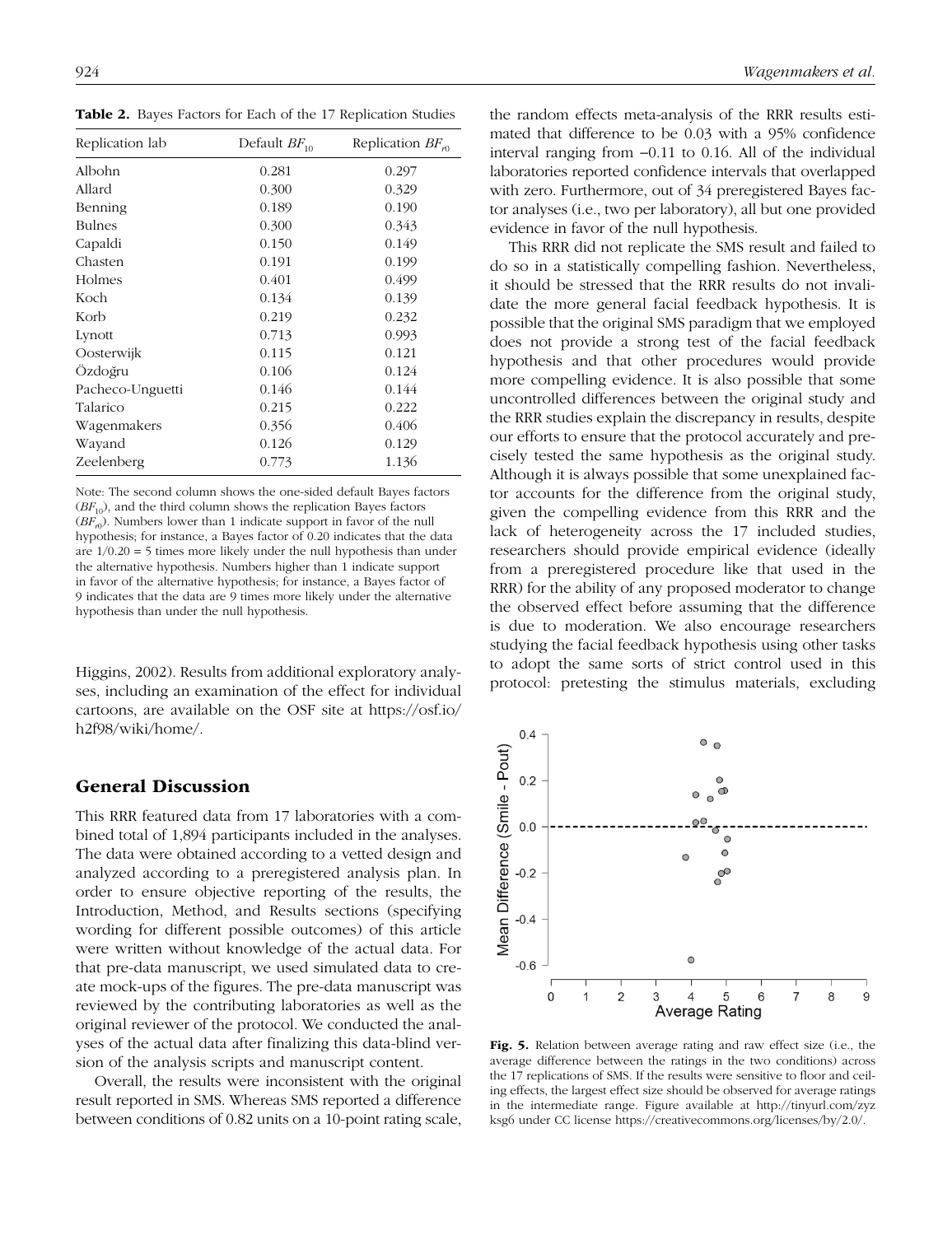interaction with the experimenter as much as possible, specifying and adopting strict exclusion criteria, and preregistering an analysis plan.

# Appendix A: Individual Lab Details

### Lead Lab

E.-J. Wagenmakers, University of Amsterdam Titia Beek, University of Amsterdam Laura Dijkhoff, University of Amsterdam Quentin F. Gronau, University of Amsterdam https://osf.io/pkd65/

A total of 130 participants were recruited at the University of Amsterdam (smile/teeth *n* = 65; pout/lips *n* = 65). All participants received a €10 monetary reward. Psychology students were excluded from participation. We followed the official protocol in all respects.

Contributing Labs

Daniel N. Albohn, The Pennsylvania State University Troy G. Steiner, The Pennsylvania State University Reginald B. Adams, Jr., The Pennsylvania State University Ursula Hess, Humboldt-Universität Jose A. Soto, The Pennsylvania State University https://osf.io/2sz38/

A total of 139 students (smile/teeth  $n = 67$ ; pout/lips  $n = 72$ ) were recruited from the psychology subject pool at The Pennsylvania State University. Participants were tested individually using the provided materials. Our study materials were presented on a slightly raised desk so that a camera could record participants' faces during the task, but we followed the official protocol in all other respects. Although our preregistered plan specified that we would collect physiological data from our participants, we were unable to collect this data due to time constraints. All other aspects of our preregistered plan were carried out as specified.

Eric S. Allard, Cleveland State University Emily E. Zetzer, Cleveland State University https://osf.io/sutwj/

A total of 167 students (smile/teeth  $n = 84$ ; pout/lips  $n = 83$ ) were recruited from the psychology subject pool at Cleveland State University. Participants were tested individually using the provided materials. In all respects, we followed the official protocol. All participants were compensated with course credit.

Stephen D. Benning, University of Nevada, Las Vegas Christin N. Nance, University of Nevada, Las Vegas Nicholas S. Carfagno, University of Nevada, Las Vegas https://osf.io/6wh4a/

A total of 143 students (smile/teeth  $n = 72$ ; pout/lips  $n = 71$ ) were recruited from the psychology subject pool at the University of Nevada, Las Vegas. Participants were tested using the

provided materials, and minimal changes were made to the Informed Consent, as per the request of our local Institutional Review Board, to reduce the emphasis on the cover story. Any changes made to the Informed Consent are highlighted on our Implementation OSF page. Because we ran two participants on separate computers facing opposite walls of the lab (located 4.88 m across from each other), we required them to wear headphones to ensure that they would neither see the other participant's mouth pose nor overhear instructions given to the participant in the opposite condition. Other than this addition, the original protocol was followed in all other respects. We compensated participants with .5 Sona credit per half-hour. With our additional surveys (given only after the original protocol was completed in its entirety), most students completed the study in under an hour.

Luis Carlo Bulnes, Vrije Universiteit Brussel Morgane Senden, Université Libre de Bruxelles Marie Vandekerckhove, Vrije Universiteit Brussel Olivier Klein, Université Libre de Bruxelles Axel Cleeremans, Université Libre de Bruxelles https://osf.io/gaj8c/

A total of 132 students (smile/teeth  $n = 66$ ; pout/lips  $n = 66$ ) were recruited from the psychology subject pool at the Vrije Universiteit Brussel. Participants were tested individually using the provided materials in Dutch. As in our preregistered plan, 100 participants were initially scheduled, and 20 students were added after checking for exclusions. However, as we were still unable to meet our target sample size of a minimum of 50 participants per cell with that method, 12 extra participants took part in exchange for €5.

Colin A. Capaldi, Carleton University Karin Sobocko, Carleton University Eve-Marie Blouin-Hudon, Carleton University Zack M. van Allen, Carleton University https://osf.io/5g2p4/

A total of 150 students (smile/teeth  $n = 75$ ; pout/lips  $n = 75$ ) were recruited from the psychology subject pool at Carleton University. Participants were tested individually using the provided materials. There were a few minor differences in how we ran the study from the main protocol. We had to modify the informed consent and debriefing forms to obtain approval from the research ethics board at our university. Moreover, the information brochure and informed consent form were merged into one document following recommendations from our ethics board. Our ethics board also required us to ask for participants' consent to use their data after they were debriefed. Only 1 participant did not give us their consent to use their data. We also made two changes to the exit interview form at the end of the booklet: The 20 dollar/euro voucher line was deleted and a question asking participants whether they had previously learned about the facial feedback hypothesis was added.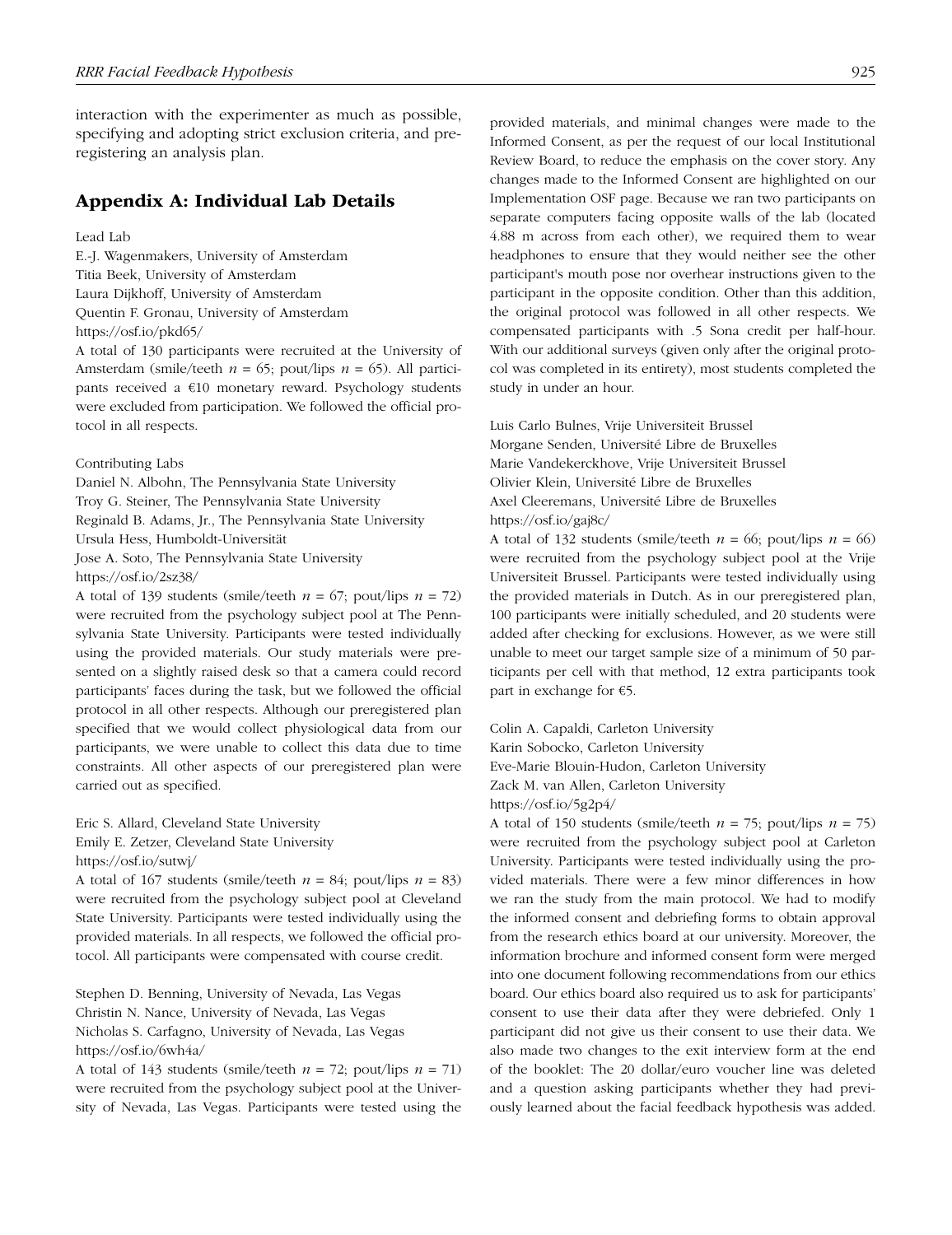All of these deviations from the main protocol were approved by the editor and preregistered before data was collected. Our revised materials can be viewed at https://osf.io/sar8j/. Applying the standardized exclusion rules reduced our sample size to 117 participants (smile/teeth  $n = 59$ ; pout/lips  $n = 58$ ). As part of our preregistration, our laboratory included an additional exclusion rule where participants would be excluded if they indicated that they had previously learned about the facial feedback hypothesis. Applying this additional exclusion rule reduced our sample size further to 106 participants, with an equal number of participants remaining in each condition. The overall meta-analysis used the data from the 117 participant sample.

Kelsie T. Chasten, Dominican University Robert J. Calin-Jageman, Dominican University Tracy L. Caldwell, Dominican University https://osf.io/g4vw7/

A total of 108 students (smile/teeth  $n = 54$ ; pout/lips  $n = 54$ ) were recruited from the psychology subject pool at Dominican University. After exclusions, a total of 94 students were included in data analysis (smile/teeth  $n = 47$ ; pout/lips  $n = 47$ ). Participants were tested individually using the provided materials. We followed the official protocol. All participants were compensated with \$5 in order to encourage students to participate in the study and to reach the target sample size.

Kevin J. Holmes, Colorado College Tomi-Ann Roberts, Colorado College Julia D. Liao, Colorado College Jacob L. H. Jones, Colorado College Noah B. Shea-Shumsky, Colorado College https://osf.io/6vmyn/

A total of 187 undergraduate students (smile/teeth  $n = 93$ ; pout/lips *n* = 94) were recruited at Colorado College, none of whom had taken a psychology class at the college level. Participants were tested individually using the provided materials and received \$5 in compensation. We used the English versions of the study materials. In line with the requirements of our IRB, we made slight modifications to the Information Brochure to provide participants with more information regarding the risks, benefits, and voluntary nature of participation, as well as the confidentiality of their data (modified version: https://osf.io/ mvd6n/?view\_only=3e679a36686840338361dd54da30441d). We also added several items to the exit questionnaire to assess possible moderators and confounds (modified version: https://osf .io/ks5cr/?view\_only=3e679a36686840338361dd54da30441d). Our participants used the Pentel Sign Pen, an odorless fibertipped pen very similar to the Stabilo 68, to perform the tasks. In all other respects, we followed the official protocol. A total of 88 participants were excluded: 57 due to a video recording failure that left us unable to verify that they had held the pen correctly while completing the tasks, and 31 due to one or more of the standardized exclusion criteria. The final sample included

in the meta-analysis consisted of 99 participants (smile/teeth  $n = 49$ ; pout/lips  $n = 50$ ).

### Christopher Koch, George Fox University

https://osf.io/vzcwu/

A total of 116 students (smile/teeth  $n = 56$ ; pout/lips  $n = 60$ ) were recruited from the psychology subject pool at George Fox University. Participants were tested individually according to the official protocol using the provided materials. Course credit was awarded for participation.

Sebastian Korb, International School for Advanced Studies (SISSA)

Francesco Foroni, International School for Advanced Studies (SISSA)

Raffaella I. Rumiati, International School for Advanced Studies (SISSA)

#### https://osf.io/tmqbk/

A total of 116 students (smile/teeth  $n = 62$ ; pout/lips  $n = 54$ ) were recruited from the student subject pool at the International School for Advanced Studies (SISSA) in Trieste, Italy. Only four participants were psychology students. Participants were tested individually using the provided materials. Our study materials were translated into Italian, but in all other respects, we followed the official protocol. Participants participated in exchange for €5.

Dermot Lynott, Lancaster University Louise Connell, Lancaster University Sophie Lund, Lancaster University Bethany Pearson, Lancaster University Christina Powis, Lancaster University Sarah Riding, Lancaster University Bethany Wainwright, Lancaster University https://osf.io/56d2z/

A total of 158 students (smile/teeth  $n = 79$ ; pout/lips  $n = 79$ ) were recruited from Lancaster University and environs. Participants were tested individually using the provided materials. In all respects, we followed the official protocol, with the exception that participants also completed supplementary tasks following the completion of the replication component of the study. Although our preregistered plan specified that we would recruit a minimum of 200 participants, we were unable to reach this target due to the closure of the university in December 2015 because of flooding and loss of electricity in the region.

Suzanne Oosterwijk, University of Amsterdam Agneta H. Fischer, University of Amsterdam Peter Lewinski, Kozminski University https://osf.io/d9xeu

A total of 150 students (smile/teeth  $n = 68$ ; pout/lips  $n = 82$ ) were recruited from the communication science and psychology subject pool at the University of Amsterdam. Participants were tested individually using the provided materials. Our study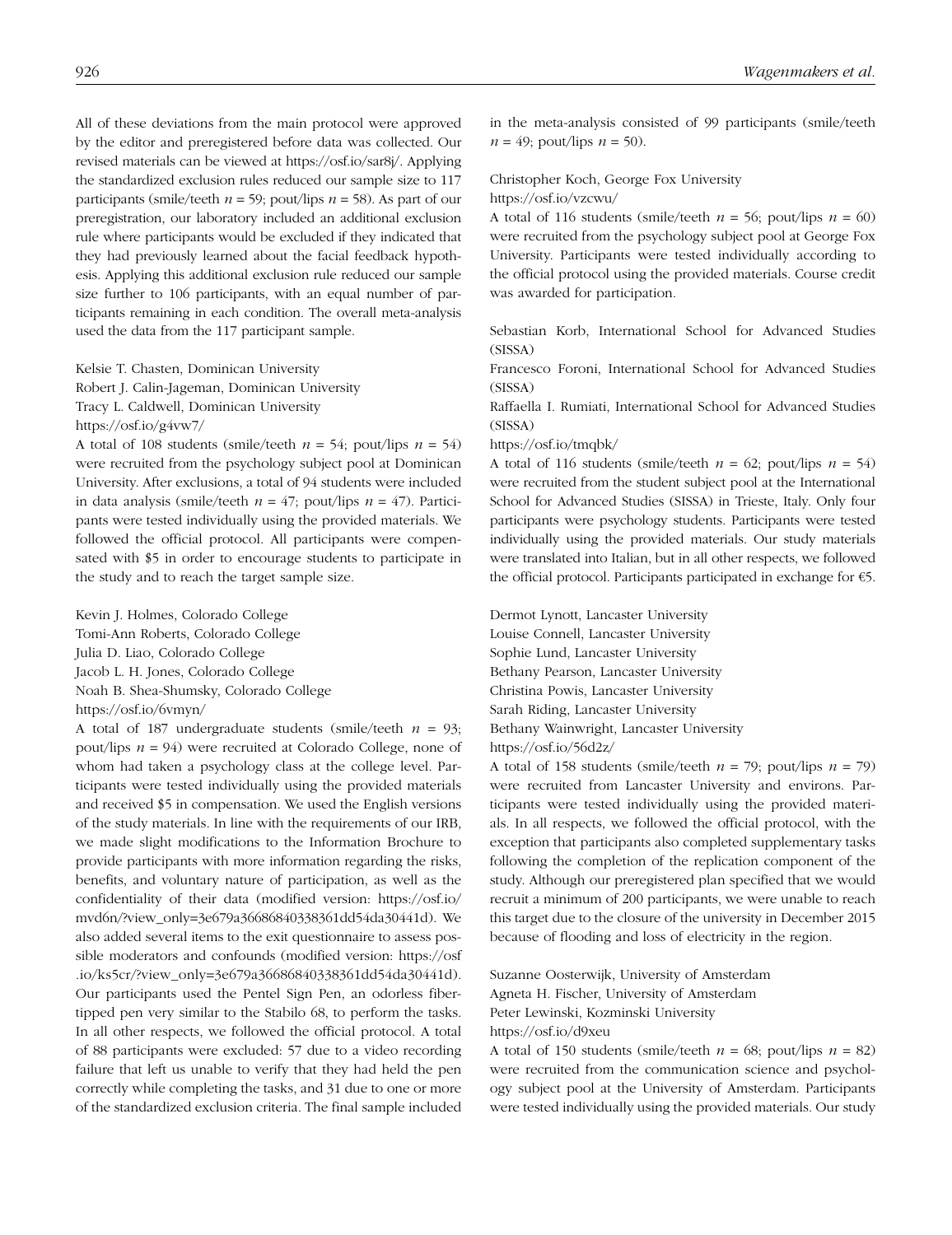materials were translated into Dutch, but in all other respects, we followed the official protocol. Although our preregistered plan specified that participants would come only from communication science, we were unable to recruit enough people to meet our target sample size with that method, so we also allowed students from any program other than psychology to sign up for the study. Participants participated in exchange for €5 or a course credit.

# Asil Ali Özdoğru, Üsküdar University

# https://osf.io/iuka6/

A total of 157 students (smile/teeth  $n = 76$ ; pout/lips  $n = 81$ ) were recruited from the undergraduate programs in psychology and sociology at Üsküdar University. Participants were tested individually using the provided materials. Our study materials were translated into Turkish then back-translated into English for accuracy. Twenty-one of the translated cartoons were rated by 122 psychology students who did not participate in the main study. Based on the ratings, four cartoons were identified as moderately funny, of which only one cartoon differed from the four cartoons identified by the lead lab. We also administered a self-report sense of humor scale in the last step of the procedure. In all other respects, we followed the official protocol. Participants were compensated with course credit.

Antonia Pilar Pacheco-Unguetti, Universidad de Granada Alberto Acosta, Universidad de Granada Juan Lupiáñez, Universidad de Granada https://osf.io/ch3zd/

A total of 120 students (smile/teeth  $n = 61$ ; pout/lips  $n = 59$ ) were recruited from the psychology subject pool at University of Granada. Participants were tested individually using the provided materials. Our study materials were translated into Spanish, but we followed the official protocol in all other respects. Our preregistered plan specified that participants would be compensated either with course credits or money for their participation. Only three participants participated in exchange of €5. All the material was translated from English into Spanish by one of the experimenters, and the three experimenters checked and edited each document for accuracy. All materials were then back-translated from Spanish into English by a native bilingual speaker, and we found no discrepancy in the meanings of the original version and the English back-translation. After completing all of the required tasks in experimental session, participants moved to a different cubicle, and another experimenter administered two additional questionnaires: the State-Trait Cheerfulness Inventory (STCI-T; Carretero-Dios, Benítez, Delgado Rico, Ruch & López-Benítez, 2014) and the GELOPH <15> questionnaire of gelotophobia (Carretero-Dios, Proyer, Ruch & Rubio, 2010).

Jennifer M. Talarico, Lafayette College Jennifer M. DeCicco, Holy Family University https://osf.io/6yuxk/

A total of 160 students (smile/teeth  $n = 69$ ; pout/lips  $n = 91$ ) were recruited from the psychology subject pool at Lafayette College (*M* age = 19.49 years old (*SD* = 1.12)). They were compensated with extra credit in psychology courses. To meet the requirements of our local Institutional Review Board, minor changes to both consent and debriefing forms were required. Final versions of each can be found at our OSF site. Our procedures followed the approved protocol as described and did not deviate from our preregistered plan. Of the 160 participants who completed the task, 48 were excluded (see the Lab Log for more information regarding exclusion criteria; https://osf.io/ kdv36/). Of the remaining 112 participants, 57 were included in the smile condition and 55 in the pout condition.

# Joseph F. Wayand, Walsh University

#### https://osf.io/98hr3/

A total of 154 students (smile/teeth  $n = 77$ ; pout/lips  $n = 77$ ) were recruited from the psychology participant pool at Walsh University in North Canton, OH. We followed our stopping rule (run 120 participants, check for 50 in each group after exclusions, then run 10 additional participants and check again, repeat as necessary) but ran 4 extra participants due to a miscommunication between research assistants. In all other respects, we followed the official protocol.

Rene Zeelenberg, Erasmus University Rolf A. Zwaan, Erasmus University Katinka Dijkstra, Erasmus University https://osf.io/bw8fv

A total of 105 students (smile/teeth *n* = 52; pout/lips *n* = 53) were recruited from the psychology subject pool at Erasmus University Rotterdam. Twenty-nine students (smile/teeth *n* = 18; pout/lips  $n = 11$ ) were excluded, leaving 76 students (smile/teeth  $n = 34$ ; pout/lips  $n = 42$ ) in the sample. Participants were tested individually using the provided materials. Our study materials were based on the available materials in Dutch, and we followed the official protocol in all respects. Although our preregistered plan specified that participants would be compensated with course credit, we were unable to recruit enough people to meet our target sample size with that method. To meet this target, 40 participants (smile/teeth  $n = 21$ ; pout/lips  $n = 19$ ) participated in exchange for  $\epsilon$ 3. Of these students, 8 (smile/teeth  $n = 5$ ; pout/ lips *n* = 3) were excluded, leaving 32 students (smile/teeth *n* = 16; pout/lips  $n = 16$ ). Thus, the final sample consisted of 108 participants (smile/teeth  $n = 50$ ; pout/lips  $n = 58$ ).

#### Acknowledgments

The second and third author contributed equally and are listed in alphabetical order. We thank Ravi Selker for piloting the cartoons, Eva Specker and Gusta Marcus for acting in the instructional videos, and Gusta Marcus (again) for giving permission to use her image in Figure 1. We are also grateful to Ursula Hess for her extensive guidance during the review and